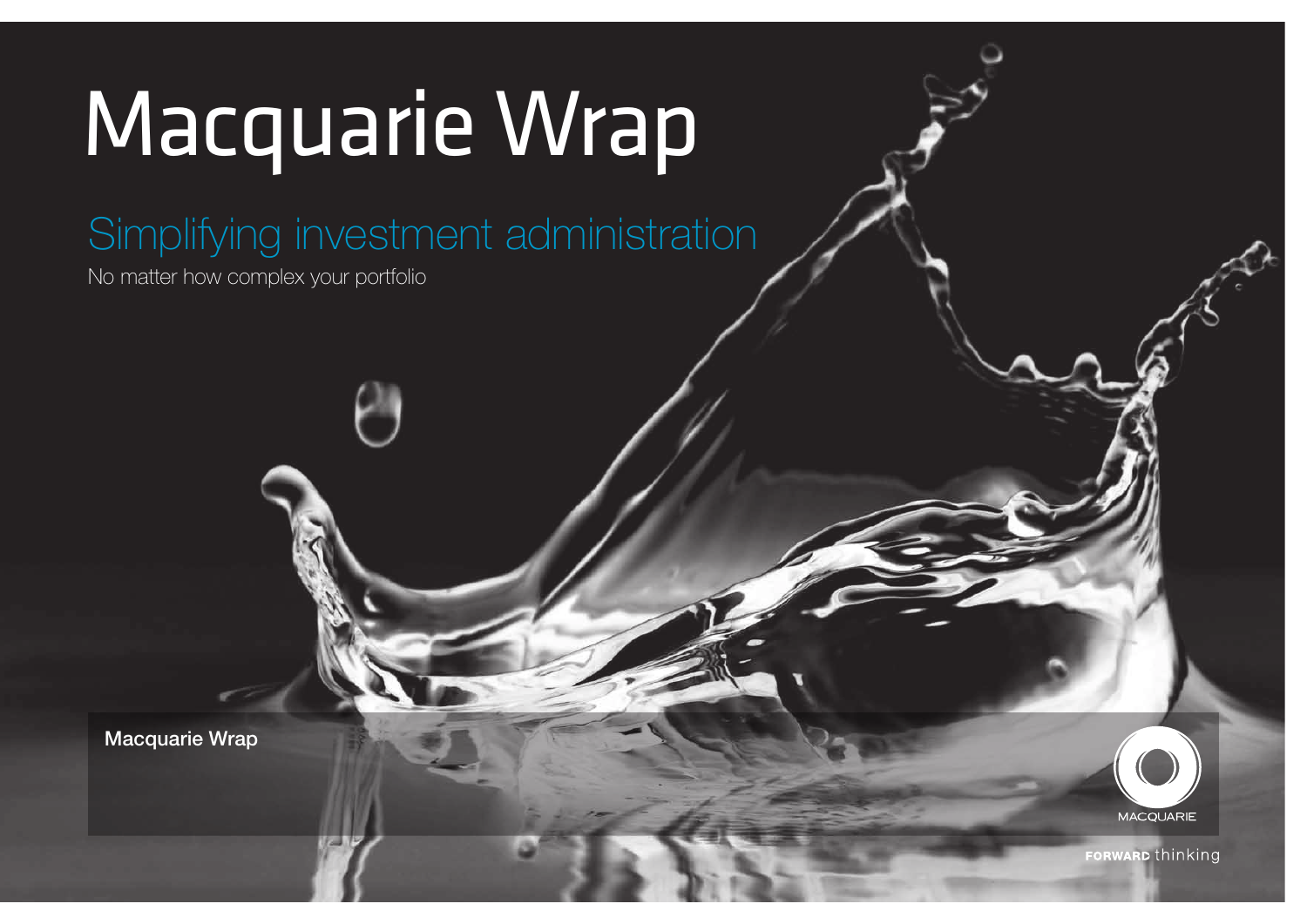## About this document

The purpose of this document is to provide personal investors with general information about wrap platforms, the different types of investments and accounts that can be administered through a wrap and to outline the main features and benefits associated with Macquarie Wrap. It is not a product disclosure statement or offer document and has been prepared without taking your specific circumstances and objectives into account Nor is it intended as a comprehensive guide to taxation arrangements.

Your financial adviser can help you determine whether a wrap account is right for you and which particular wrap account best suits your needs and will provide the relevant product disclosure statement or offer document, which you should read in conjunction with this general guide.

When we offer you general advice regarding our financial products and services to help you make up your mind about whether these are right for you, we are also required by law to provide you with a Financial Services Guide. Attachment A to this document provides the Financial Services Guide for Macquarie Investment Management Limited (MIML).<sup>1</sup>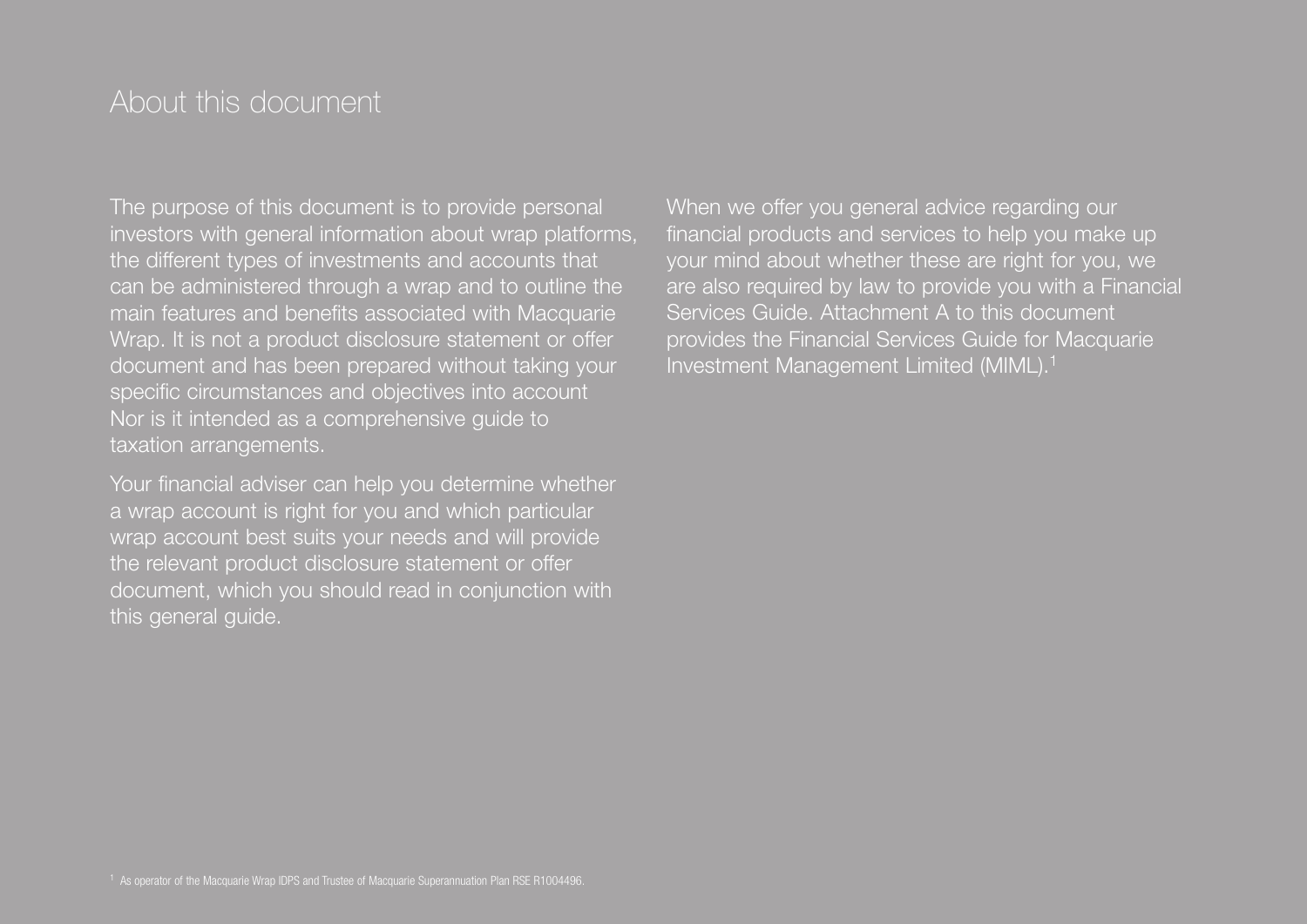As your investments grow and diversify, the administration of your portfolio can become increasingly complicated, both for you and your adviser. The result is more time spent on paperwork, and less time focusing on the things that are really important to you.

At Macquarie, we believe investment portfolios should be simple to manage, no matter how complicated. We also believe that your adviser should be able to spend more time providing you with quality financial advice, without being distracted by paperwork. Macquarie Wrap has been used by financial advisers and their clients now for more than a decade. It continues to be one of the most popular platforms in the market, using the latest in investment administration technology to make managing your portfolio easier.

## What is a wrap?

A wrap is an investment platform designed to administer a range of different investment types, including shares, managed funds, cash and term deposits. You invest through a wrap platform by opening an account. A wrap account then becomes a single administrative home for all these different types of investments.

The type of wrap account you can open will depend on the nature of funds that you are investing – discretionary/voluntary (after tax) savings, superannuation contributions or pension amounts. You will generally need to keep voluntary savings, superannuation contributions and pension amounts (if you're eligible to start a pension) in separate wrap accounts.

A wrap account provides you and your adviser with a consolidated view of all the investments that you hold within your account. This makes it easier for your adviser to streamline the day to day administration of your portfolio, and provides you and your adviser with greater clarity on your financial position.

Using a wrap account to manage your investments can also help make it easier and more efficient to prepare your income tax return.

At year end, an accurate tax report covering all the specific investments held within each wrap account is provided, detailing income derived, expenses incurred and a capital gains position in respect of your account. Note that if you have more than one wrap account (for example, a wrap account for your superannuation savings as well as a wrap account for your discretionary savings), you will generally receive a separate end of year statement for each separate account.

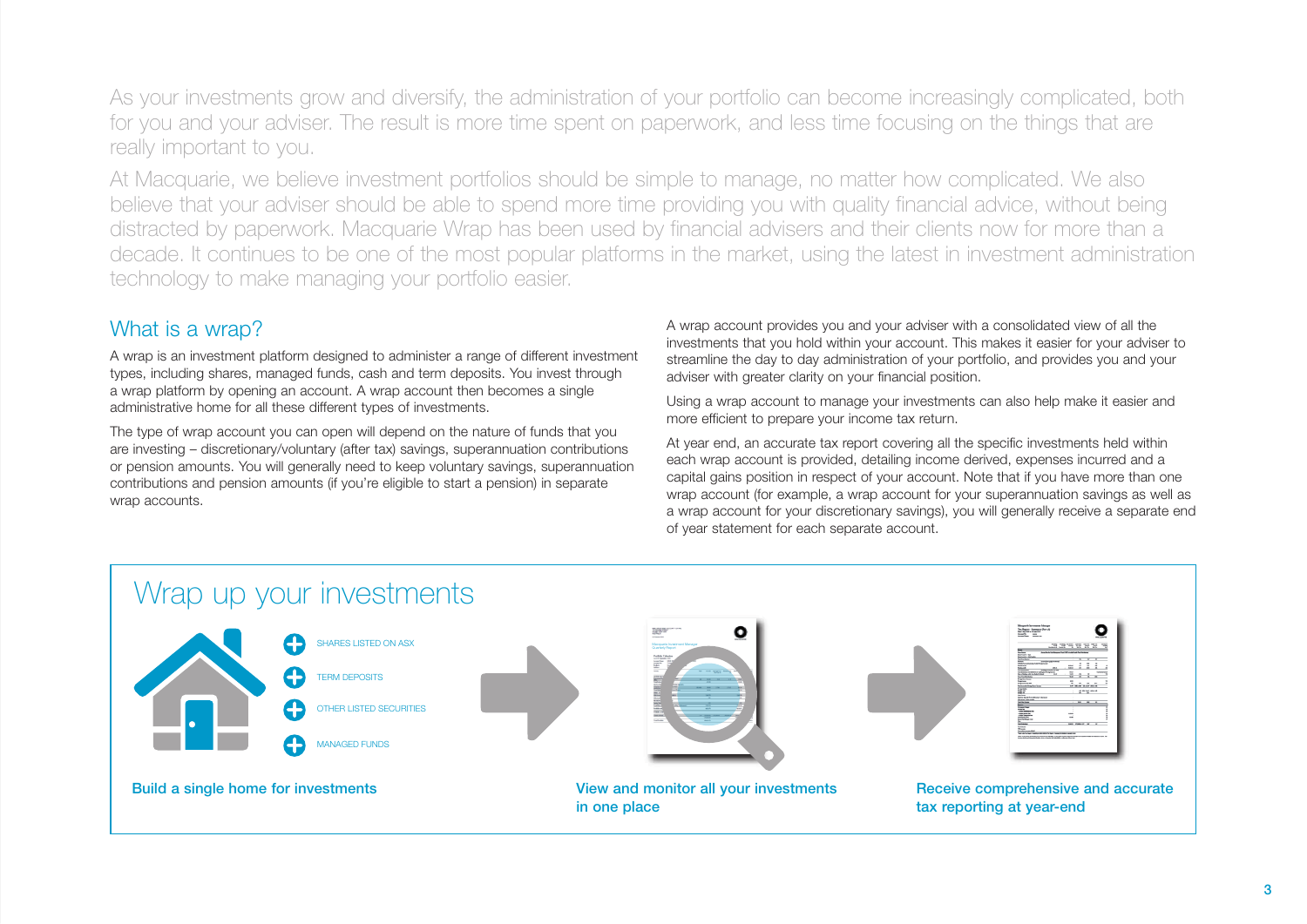## Wrap accounts and your savings

Different tax rules apply to different types of savings, as a result of the way in which regulation of savings and investments has evolved in Australia. Discretionary savings accumulated from after tax income are taxed differently to contributions made to superannuation funds and to amounts then commuted to fund pensions. Please ask your adviser for further information.

#### Discretionary savings

When you invest discretionary (after tax) savings through a wrap platform, you might do so through a service referred to as an Investor Directed Portfolio Service (IDPS) wrap account. Under this structure you generally retain the beneficial ownership of the underlying investments but the legal title of those assets is held by a custodian.

You may also be able to transfer other investments that you legally own into your IDPS wrap account without triggering capital gains or losses, as the beneficial ownership of those investments does not change. In certain circumstances you may also be able to transfer investments held in an IDPS wrap account to another IDPS wrap account without changing beneficial ownership, and hence without triggering a capital gain or loss.

#### Superannuation savings

Some public offer superannuation funds (ie those superannuation funds that are open for anyone to join) offer wrap type accounts to their investors. When you open an account in a public offer superannuation fund, you become a member of the fund.

From a tax and legal perspective, the superannuation fund trustee is the owner of the underlying assets of the superannuation fund. Consequently, when you transfer funds from a superannuation wrap administered by one trustee into one administered by a different trustee, or from one superannuation plan to another superannuation plan administered by the same trustee, a capital gain or loss may be triggered.

#### Pension savings

Pension wrap accounts are also subject to different rules, reflecting government regulations around age, eligibility to establish a pension account and obligation to take at least a minimum amount as pension payments each year.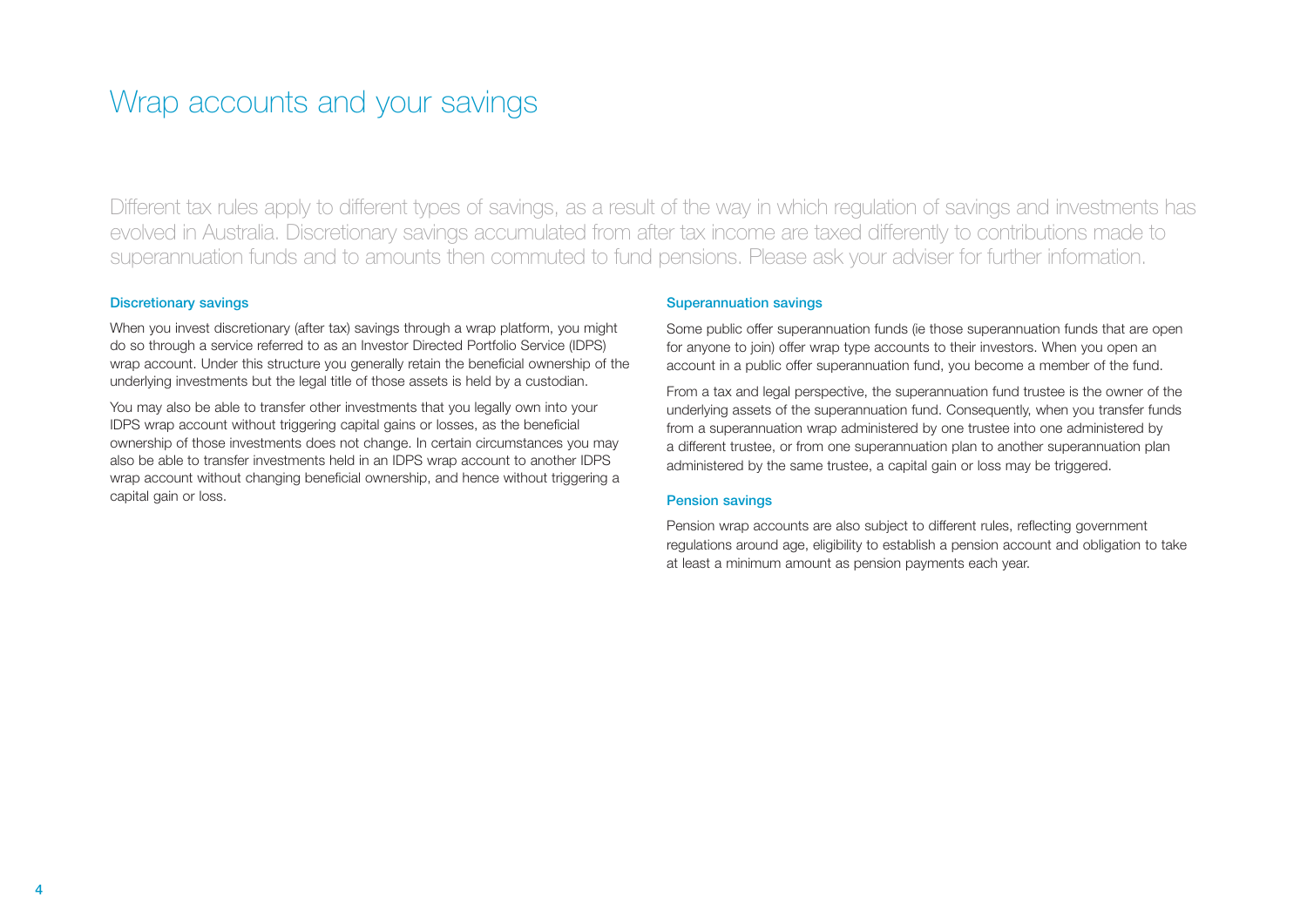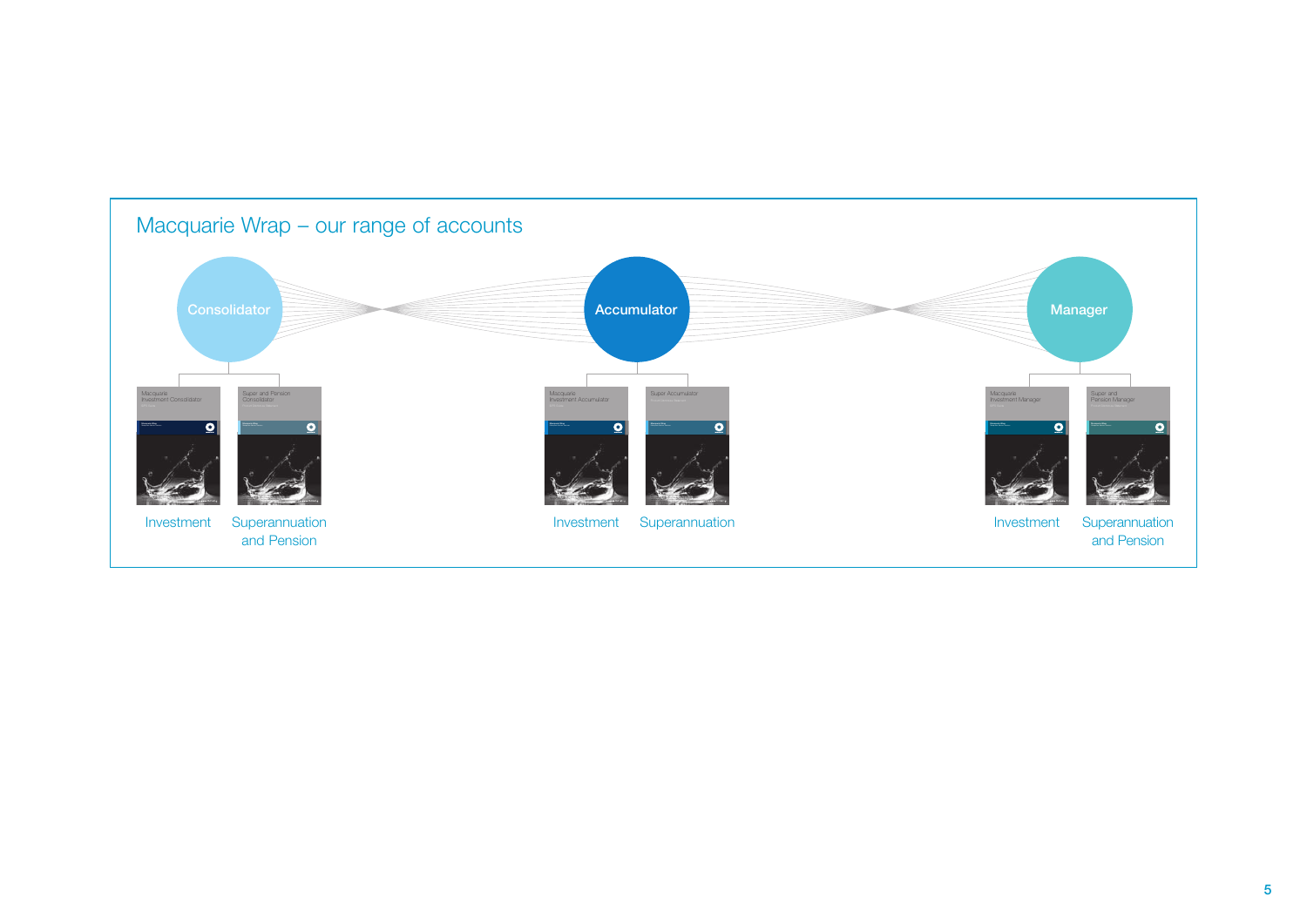## Key differences between IDPS and superannuation wrap accounts

|                                                                                    | <b>IDPS</b>                                                                                                                                                                                                                                                                                                                                                                            | Superannuation                                                                                                                                                                                                                |
|------------------------------------------------------------------------------------|----------------------------------------------------------------------------------------------------------------------------------------------------------------------------------------------------------------------------------------------------------------------------------------------------------------------------------------------------------------------------------------|-------------------------------------------------------------------------------------------------------------------------------------------------------------------------------------------------------------------------------|
| Who determines what specific investments can be<br>included in your account?       | You and your adviser, subject to the menu of approved<br>investment options that your adviser is authorised to advise<br>on and/or offered by the wrap platform operator                                                                                                                                                                                                               | You and your adviser, subject to the menu of approved<br>investment options and any limits on amounts than can be<br>invested in a specific fund, security or asset type set by<br>the trustee                                |
| Can investments be transferred in and out without<br>triggering capital gains tax? | Generally yes (provided that beneficial ownership does not<br>change when you transfer investments)                                                                                                                                                                                                                                                                                    | Generally no, unless moving between superannuation wrap<br>accounts offered within the same superannuation plan<br>and when transferring investments from a superannuation<br>account to start a pension within the same plan |
| Arrangements for the safe custody of shares and other<br>listed securities         | Depending on the provider, listed securities may be:<br>lacker held in the administrator's name (or the administrator's<br>nominated custodian's name) on your behalf, which<br>means the administrator or custodian receives all<br>paperwork from share registries on your behalf<br>held in your name, which means that you receive all<br>paperwork from share registries directly | Listed securities are normally held in the administrator's<br>name on behalf of the Trustee                                                                                                                                   |
| Who makes elections in terms of participation in<br>corporate actions              | Arrangements vary across different providers and different<br>type of corporate actions. Some enable you to make elections<br>in terms of your participation in certain corporate actions                                                                                                                                                                                              | Arrangements vary between funds. Whilst the Trustee<br>generally makes elections on behalf of all investors, some<br>funds enable members to make certain elections                                                           |

Your financial adviser can provide you with information regarding the specific arrangements with respect to safe custody and corporate action elections that apply with respect *to the wrap accounts that you may be considering.*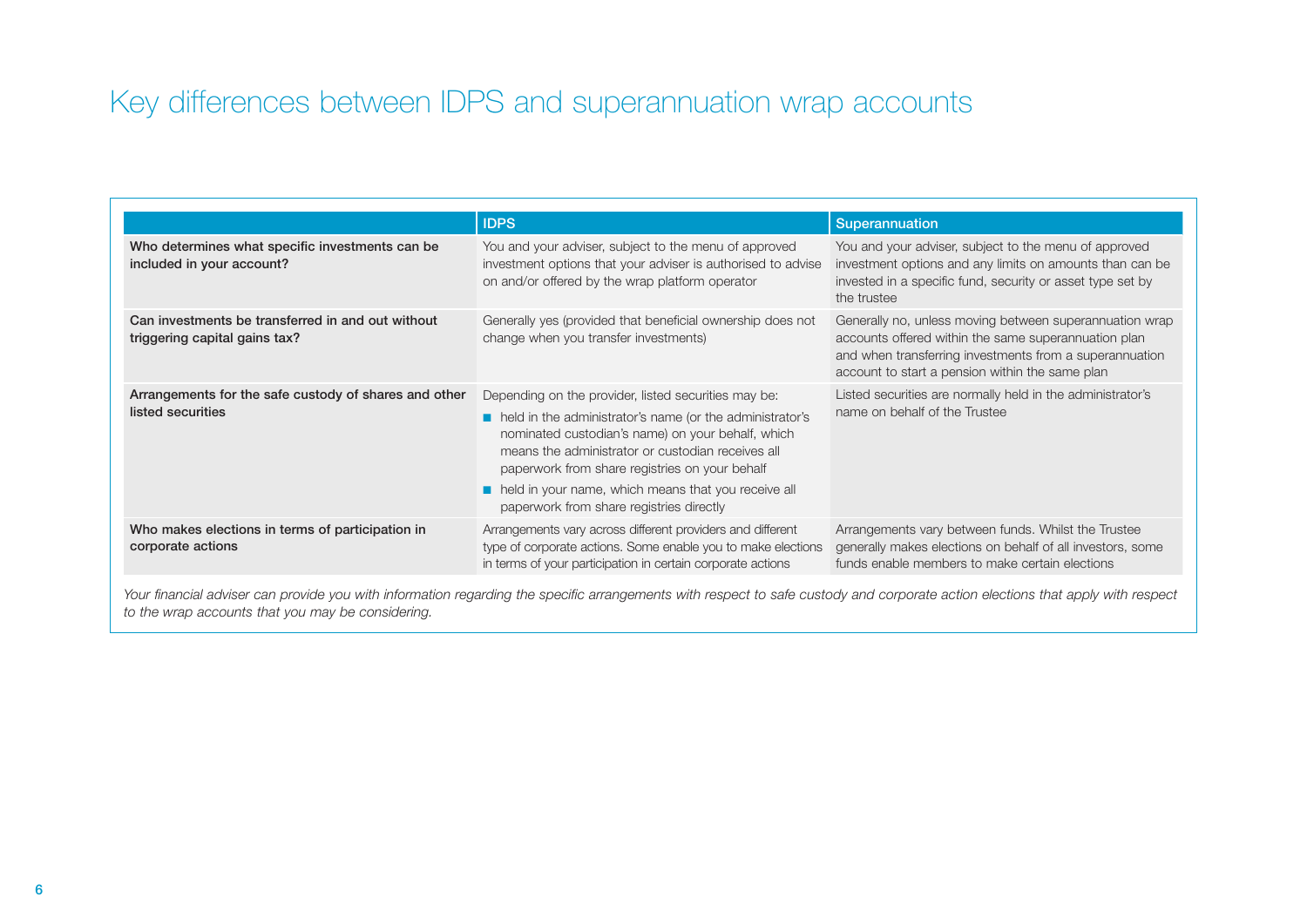# Why Macquarie Wrap?

Macquarie Wrap Solutions has been helping advisers help their clients efficiently administer investment, superannuation and pension portfolios since 1999.

For the second consecutive year, Macquarie Wrap has taken top honours in both the *Financial Review Smart Investor Superannuation platform of the year* award and the *Wealth Insights Platform Service Level Report* rankings.

This is a testament to Macquarie's innovative platform technology and outstanding service designed to make managing your superannuation and pension savings simple, transparent and effective.

## What makes Macquarie Wrap one of the leading investment platforms in the Australian market?

#### A range of wrap accounts

Macquarie Wrap offers a range of superannuation, pension and investment accounts, giving you the ability to choose a wrap account that suits your goals and life stage. What's more, we have designed our wrap platform to help make it easy for you to transfer funds from accounts within each specific savings category and, where possible and appropriate, from one savings category to another. Whatever your lifecycle stage, Macquarie Wrap has a solution that might be appropriate for you.



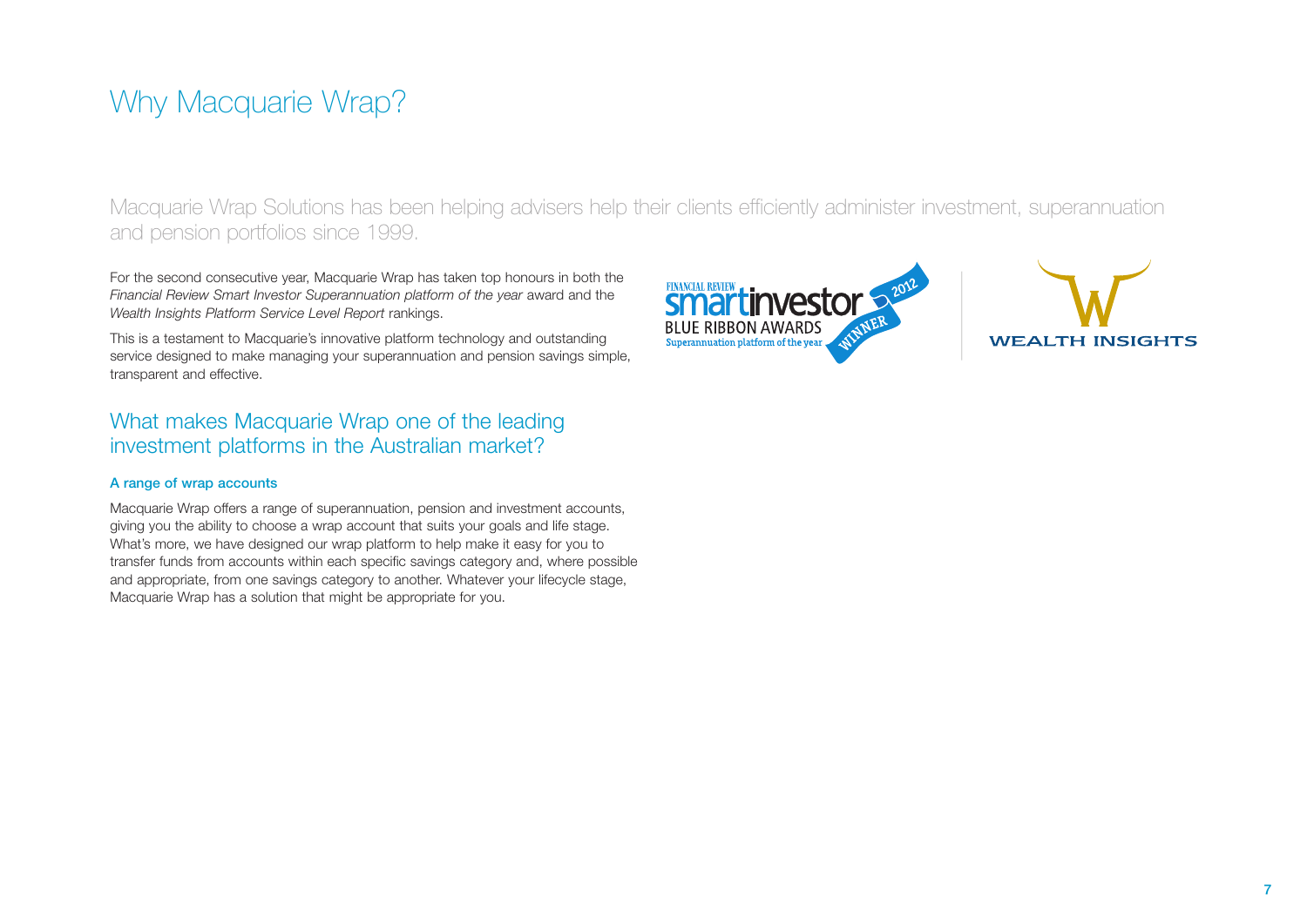## Types of fees

|                                  | What are you paying for?                                                                                                                                                                                                                                                                                                                         | Who sets the fee?                                                                                                    | How the fee is normally charged?                                                                                                                           |
|----------------------------------|--------------------------------------------------------------------------------------------------------------------------------------------------------------------------------------------------------------------------------------------------------------------------------------------------------------------------------------------------|----------------------------------------------------------------------------------------------------------------------|------------------------------------------------------------------------------------------------------------------------------------------------------------|
| <b>Administration Fee</b>        | Administrator's costs and expertise<br>associated with the day to day management<br>of your portfolio, including safe custody,<br>management of correspondence and<br>corporate actions received with respect to<br>your account, maintaining the list of approved<br>investments and provision of consolidated<br>performance and tax reporting | The administrator (ordinary savings<br>accounts) or the superannuation fund<br>trustee (for superannuation accounts) | Normally based on a percentage of funds<br>under administration in your account May<br>be subject to a minimum and/or maximum<br>fee per account           |
| <b>Advice Fee</b>                | Financial advice                                                                                                                                                                                                                                                                                                                                 | As agreed between you and your adviser                                                                               | Varies across advisers; your adviser can<br>provide more information regarding their<br>fee structure                                                      |
| <b>Investment Management Fee</b> | Investment manager's expertise and costs<br>associated with selecting and managing the<br>underlying portfolio of investments                                                                                                                                                                                                                    | Determined by the investment manager                                                                                 | Normally based on a percentage of funds<br>under management                                                                                                |
| <b>Transaction Fee</b>           | Administrator's costs associated with<br>processing transactions involving the<br>acquisition or disposal of investments from<br>your portfolio                                                                                                                                                                                                  | The administrator (IDPS wrap accounts)<br>or the superannuation fund trustee (for<br>superannuation accounts)        | Normally charged per each transaction<br>(ie buy or sell, application or redemption)                                                                       |
| <b>Brokerage</b>                 | Cost associated with buying and selling<br>shares and other listed securities                                                                                                                                                                                                                                                                    | The stockbroker chosen by you or your<br>adviser to execute trades on your behalf                                    | Normally set on a per transaction basis,<br>can be charged as a fixed fee for each buy<br>or sell or a percentage of the total value of<br>the transaction |

*Please see the Product Disclosure Statement (PDS) or offer document for more information regarding fees and charges for the wrap accounts you may be considering. Your financial adviser will generally also set out the fees and charges associated with establishing and running your wrap account in their Statement of Advice to you.*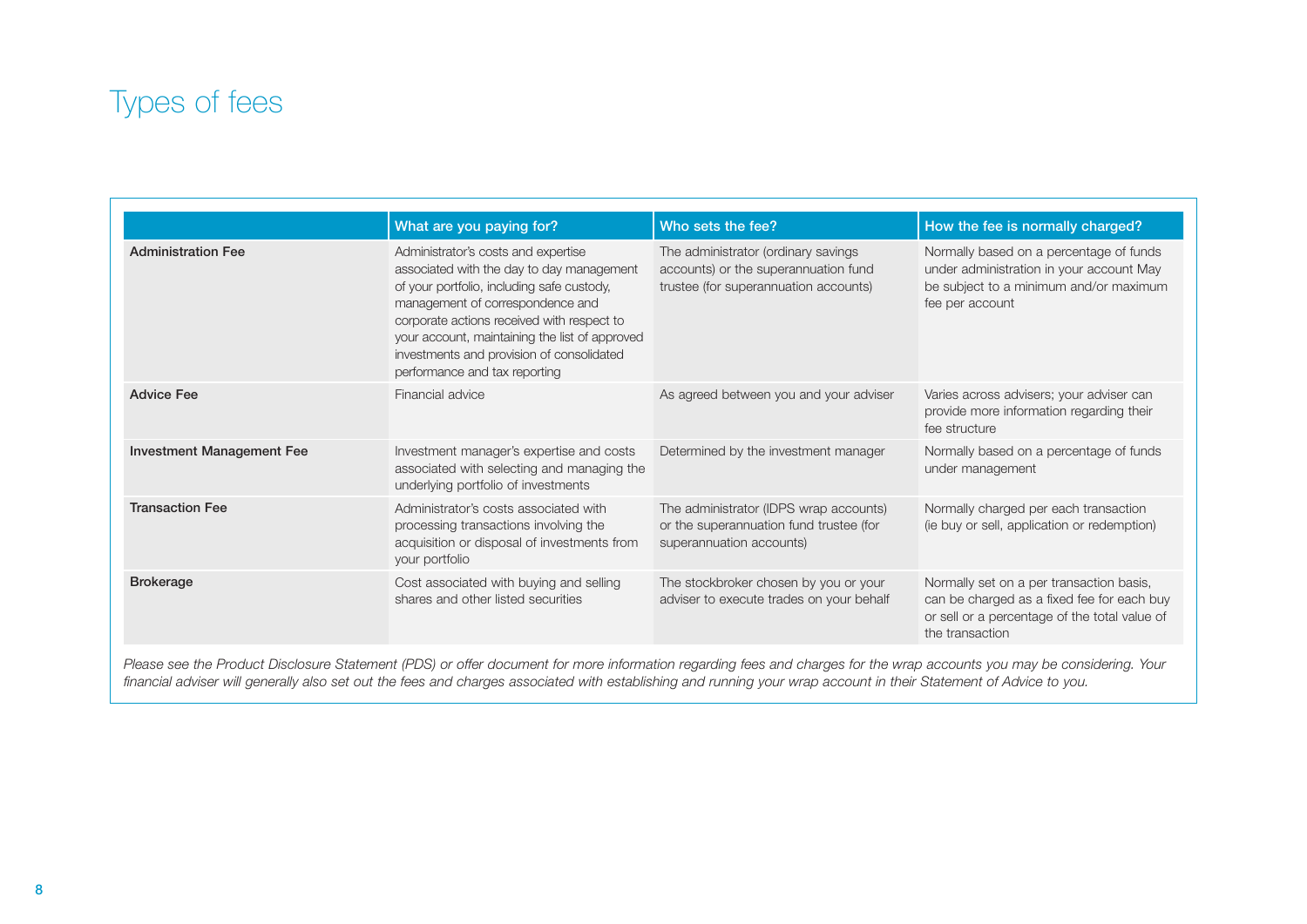#### Broad investment choice

Macquarie Wrap's extensive investment menu includes more than 600 managed funds, term deposits and approved shares, exchange traded funds (ETFs), listed investment companies (LICs) and real estate investment trusts listed on the ASX and settled through CHESS (A-REITS). This means that your adviser can more efficiently and cost effectively create an investment portfolio that is specific to your needs.

Being one of the top three wrap platforms in Australia measured in terms of funds under administration,2 Macquarie Wrap's investment menu contains a number of managed funds that you might not be able to access on your own and may enable you to access certain other funds at more competitive rates than available directly from the fund manager.

For our superannuation and pension wrap accounts, Macquarie Investment Management Limited as the trustee of the Macquarie Superannuation Fund is responsible by law for setting the broad investment strategy for the fund. There are some limits imposed by the trustee in terms of the amount of a particular investment or class of investments that you can purchase within your superannuation wrap account.

#### One portfolio, one place to look

Macquarie Wrap makes it easier for you and your adviser to track and manage your portfolio, by giving you a single, consolidated view of the investments held within each account.

Using our secure client site, *ClientView*, you can log into your account at any time, and see where your investments stand, including the balances of your managed funds, listed securities, term deposits and cash. You can also view a range of reports through *ClientView*, designed to help you see how your portfolio is tracking.

## What about Self Managed Superannuation Funds (SMSFs)?

You and your adviser might also be considering setting up a SMSF to manage your retirement savings or you might already be the trustee or member of an existing SMSF. If so, you are part of a growing number of Australians choosing this option to manage your retirement savings – according to the Australian Taxation Office, more than 800,000 Australians are members of a SMSE<sup>3</sup>

Some SMSFs choose to invest part or all of their retirement savings through a wrap account. SMSFs who choose a wrap type account to manage their superannuation savings typically do so by opening an IDPS (or IDPS like) wrap account in the name of the SMSF.

Your adviser can provide more information about how you can use a wrap account to manage your SMSF investments.

<sup>2</sup> Plan for Life Analysis of Wrap, Platform and Master Trust Managed Funds March 2011.

<sup>3</sup> Australian Taxation Office Self Managed Super Funds Statistical Report June 2011.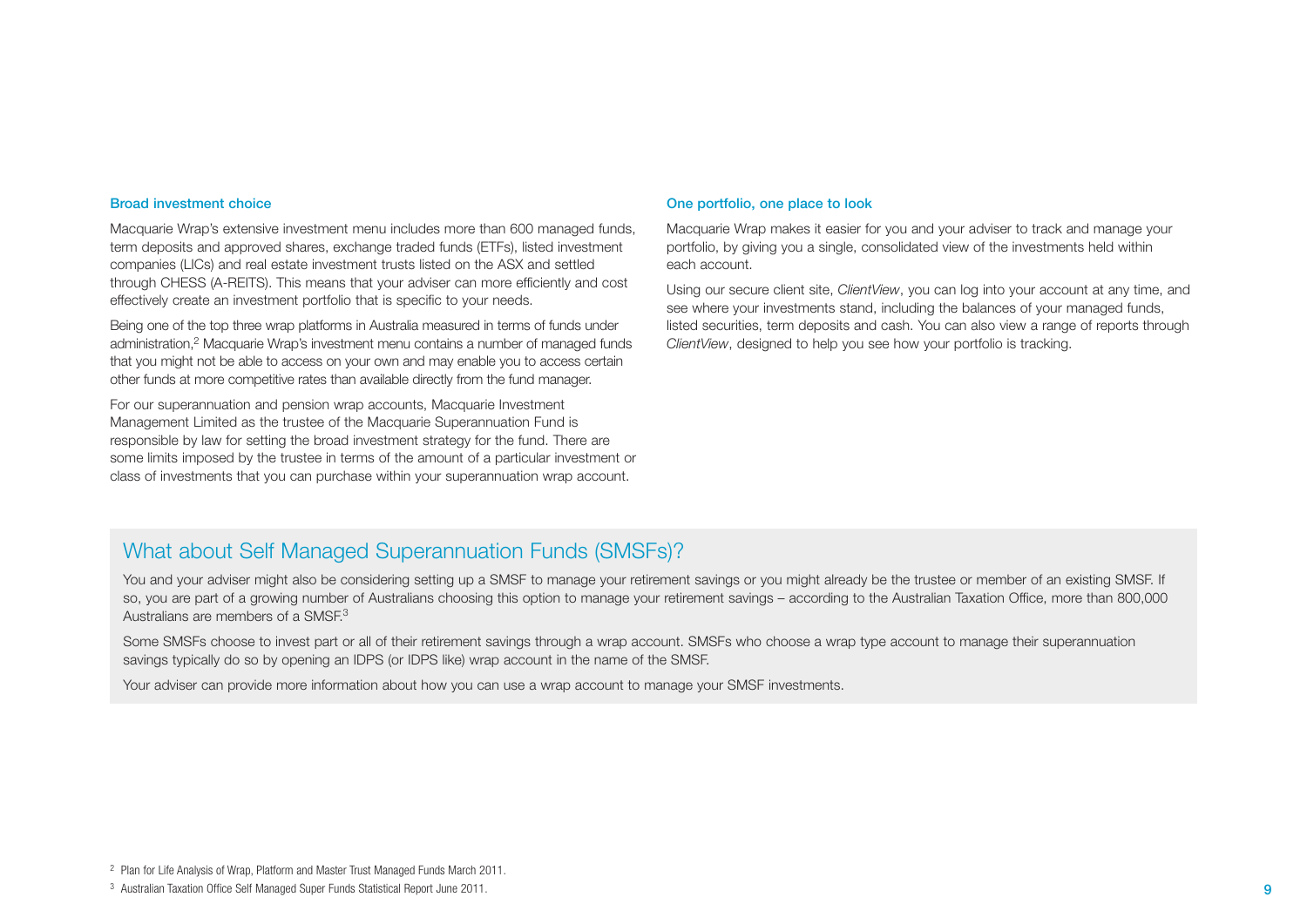#### A single, accurate tax report at year-end for each account

An accurate and timely tax report not only saves you valuable time, it may reduce your accounting expenses at year-end.

To simplify your year-end tax reporting, Macquarie Wrap provides a tax report for all your investments within your Investment Consolidator, Investment Manager or Investment Accumulator account.

For investors in Macquarie Wrap's superannuation or pension accounts, while the trustee is responsible for the tax liability of the superannuation fund, the tax position for each member's account is calculated individually, to reflect the transactions specific to that account, including contributions tax, franking credits and capital gains and losses. Macquarie Wrap strives to ensure that each investor's tax position resembles each member's individual position and transactions on their account as closely as possible.

If you hold your superannuation investments in a Macquarie Wrap superannuation account, we will also provide you with information at least annually to help you complete your income tax return if you have made personal contributions during that year.

#### Market leading cash hub solutions

A "cash hub" is at the heart of your Macquarie Wrap account – it collects all cash coming in, and is the source for all cash flowing out of your wrap account. All dividends and investment earnings are credited to the cash hub account; and fees and charges associated with managing and administering your account are debited from the cash hub account.

Macquarie Wrap incorporates market leading cash hub solutions, purpose built to help smoothly manage inflows and outflows, debits and credits associated with your investments. You and your adviser can see all transactions flowing into, out of and through your wrap account all in one place.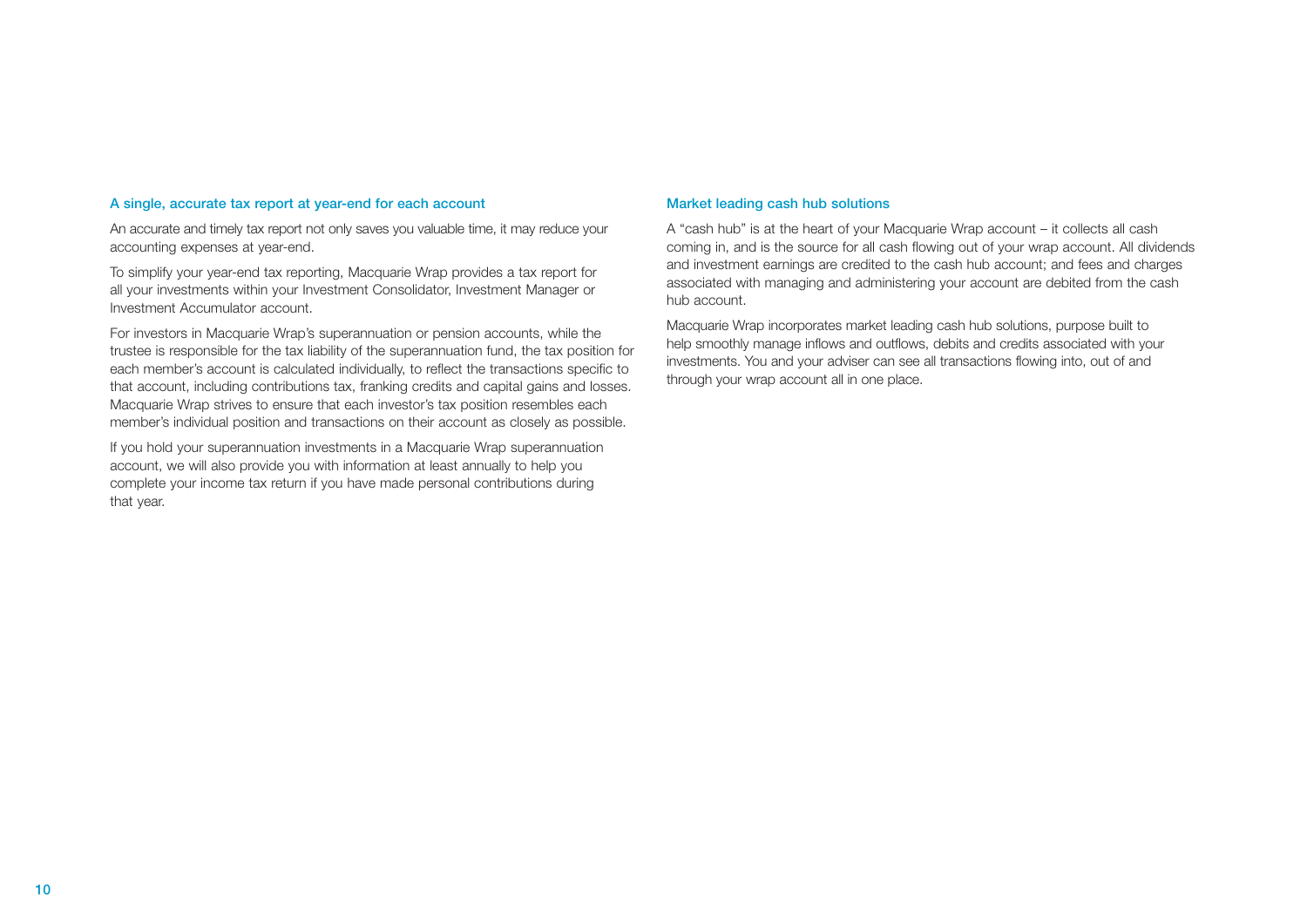#### Custodial share accounts (Macquarie Wrap Investment Manager and Investment Consolidator)

If you have invested in shares directly, you will know from experience the paperwork involved in keeping track of your investments – correspondence received from the share registry about results, annual general meetings and dividends and other corporate actions that you need to review, decide how to respond to and store for future reference.

To save you the paperwork, Macquarie Wrap's Investment Manager and Investment Consolidator feature custodial share accounts. This means that we act as the Custodian.<sup>4</sup> receive all paperwork from share registries on your behalf and help your adviser monitor corporate actions and investment opportunities.

Though you retain beneficial ownership of the underlying assets when you open a Macquarie Investment Manager or Macquarie Investment Consolidator account, the registered holder will be the custodian.

Compared to holding the same asset directly (ie as a stand alone investment, not part of a wrap account), your rights to make certain decisions that affect your investment will be different.

For example, while you are credited with distributions and dividends received with respect to your investments, you cannot vote at shareholder meetings or participate in bonus share plans, $5$  if offered.

### Corporate actions

Corporate actions are actions taken by, or on behalf of the issuer (for example, the company if you hold shares), involving the security in which you have invested. Common types of corporate actions include dividend payments, rights issues, share splits and share buy-backs. Dividends and distributions are credited to your account when paid. Certain other types of corporate actions require that you make a choice (or election) regarding whether to participate in the offer.

We aim to keep your adviser informed of any important corporate action documentation we receive on your behalf. When advised of important corporate actions, we will generally ask for your decision through your adviser and, provided you have sufficient funds available and respond within the specified time frames, we will respond where possible in accordance with your wishes.

Please ask your adviser or see the PDS or offer document for your Macquarie Wrap account for more information regarding arrangements for custody of investments and how we manage corporate actions.

4 Bond Street Custodians Limited (BSCL) has been appointed by MIML as sub custodian to hold investments managed through Macquarie Wrap in custody on behalf of investors. BSCL is also a wholly owned subsidiary of the Macqua

<sup>5</sup> Bonus share plans enable shareholders to elect to receive fully paid bonus shares instead of cash dividends. These are offered at the issuer's discretion.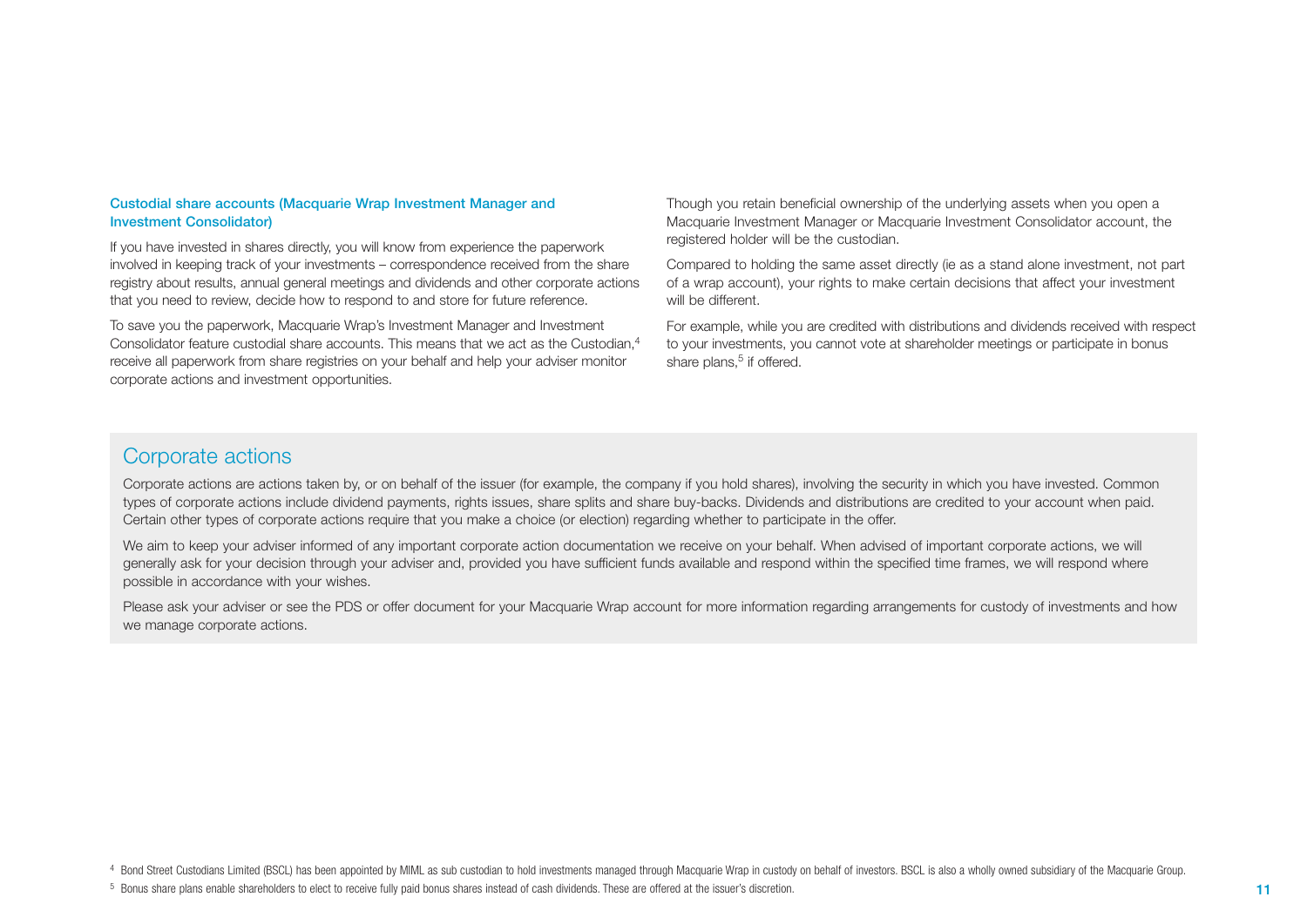# Key relationships in setting up and managing your Macquarie Wrap Account

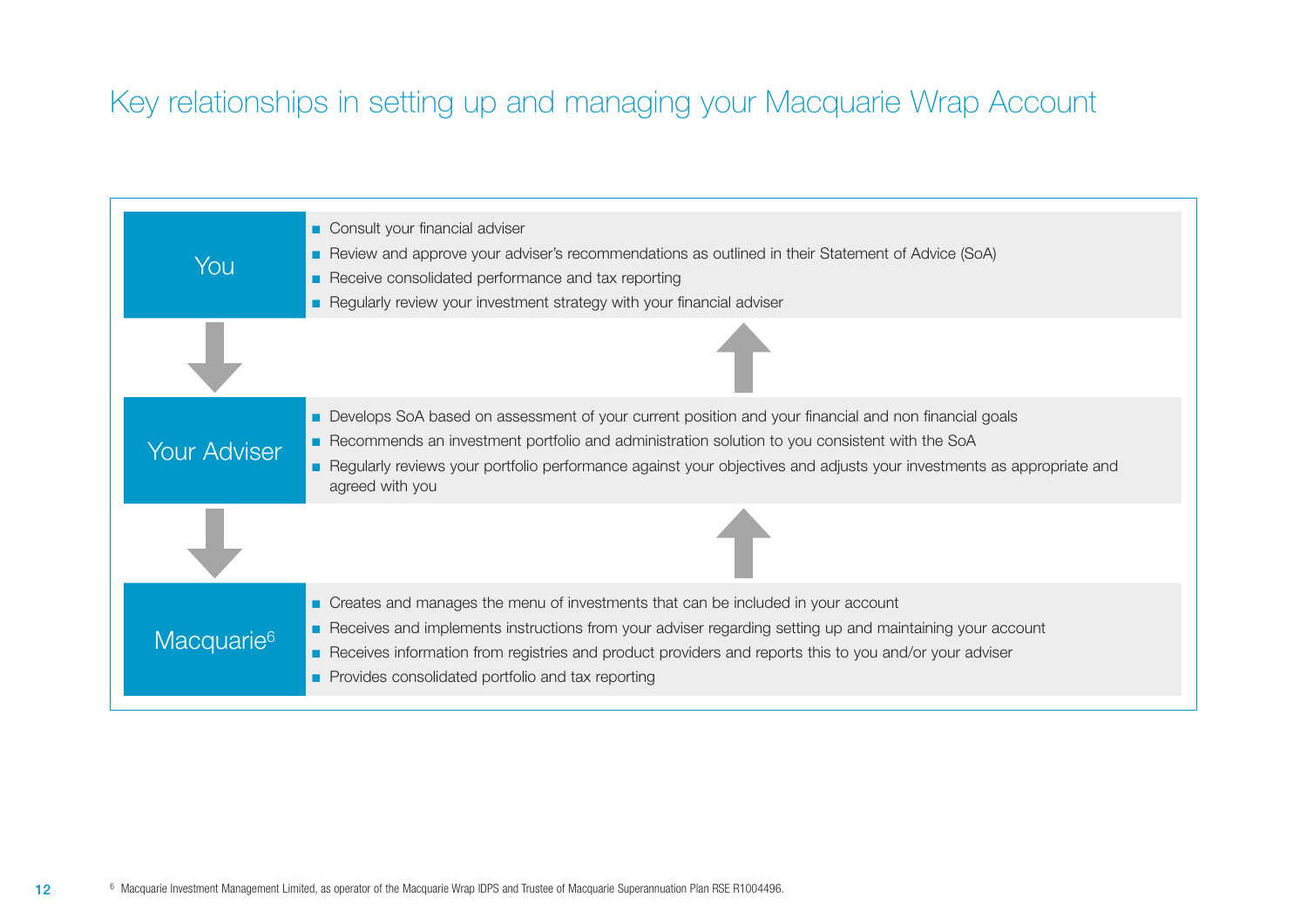#### Ability to move investments easily – without triggering capital gains tax

When you invest your discretionary or SMSF savings through Macquarie Wrap's Investment Manager or Investment Consolidator, you generally have the ability to transfer assets in and out 'in specie' (in kind), without changing ownership, and without triggering capital gains or capital losses.

Macquarie Wrap's comprehensive investment menu means that your adviser can arrange to transfer a wider range of your existing holdings of managed funds and shares into your Macquarie Investment Manager or Investment Consolidator account, further streamlining the administration of your portfolio, to save you more time and paperwork hassles.

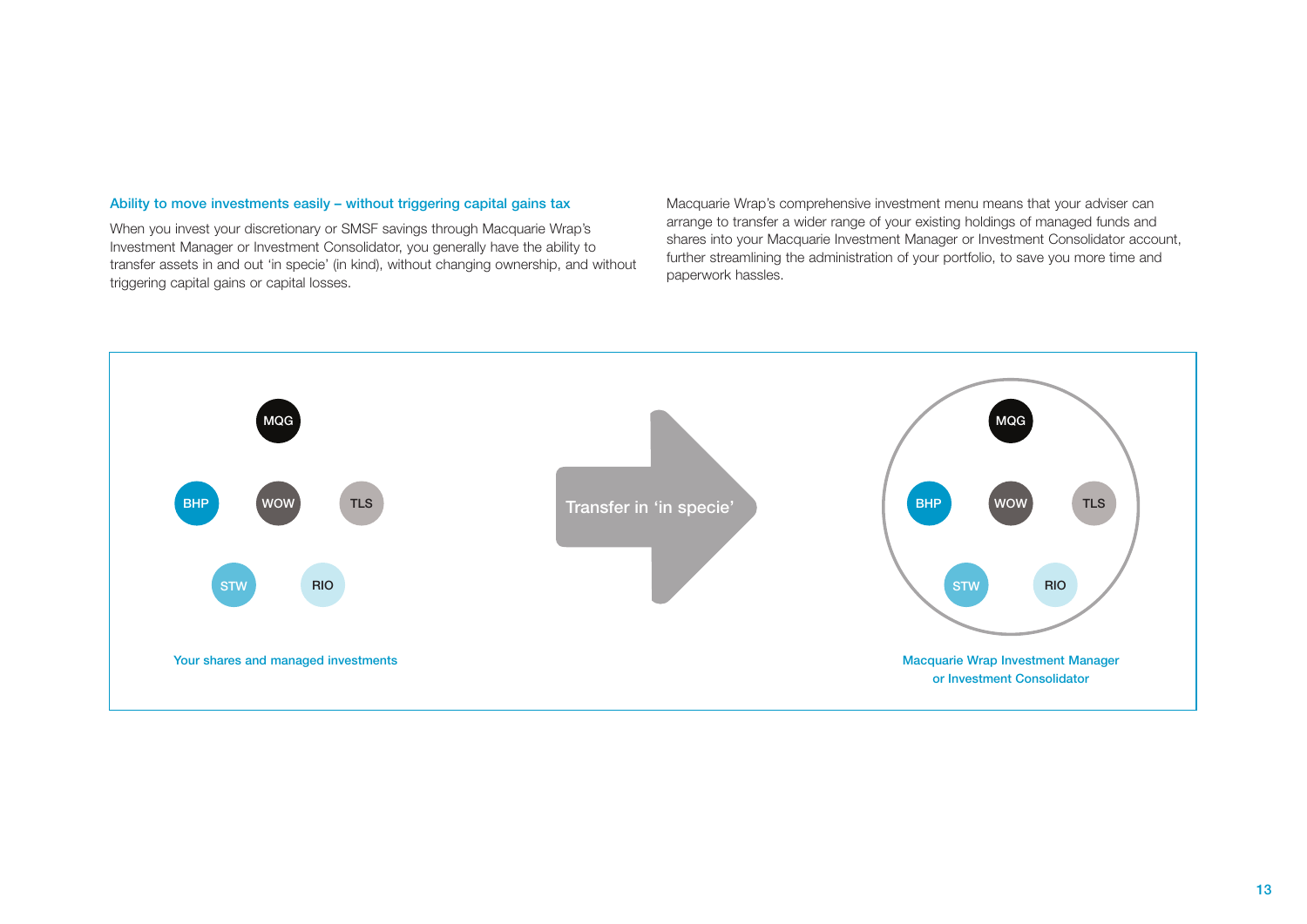#### Strength and experience

Macquarie Investment Management Limited has been operating for more than 20 years and has a proven track record in investment administration. Macquarie's Wrap business had more than \$21 billion in funds under administration at 30 June 2011. MIML is a member of Macquarie Group Limited (ASX: MQG). Macquarie Group's operations began in 1969 as merchant bank Hill Samuel Australia (HSA), a subsidiary of Hill Samuel & Co. Limited, London. It opened its doors in Sydney in January 1970 with just three staff and has since grown to more than 15,500 employees located in 75 offices across 28 countries.7

#### Exceptional service

We are committed to providing your adviser with exceptional service to help ensure that they are well positioned to meet your needs. We have a proven track record for service excellence. Macquarie Wrap is the only platform to have ranked in the top two platforms for overall service from 2007 to 2012.8

#### What does our track record for delivering exceptional service to your adviser mean to you?

It means that we aim to work with your adviser to help ensure that we are responsive and responsible in the way we manage your account and your investments. Simple transactions, such as updating your account details when they change, are carried out promptly and accurately. We aim to issue end of year statements and reports to you that are accurate and timely. We provide your adviser with a range of tools to help manage your investments efficiently and effectively, no matter how complex the portfolio of investments in your account.

When issues do occur, we work with your adviser to resolve these as promptly as possible and to make sure that you are kept informed about the status of our investigations along the way. If we do not resolve the issue to your satisfaction, Macquarie Wrap (through MIML) is a member of the Financial Ombudsman Service (FOS), an independent external complaints resolution scheme (our member number is 10635).

Information on the FOS is available at www.fos.org.au, or by phoning 1300 780 808.

#### Want to know more?

Of course, wrap accounts are not the only option that you and your adviser may be considering for administration of your investments. Your adviser can provide more information on the costs and benefits associated with managing your portfolio through a wrap account and the reasons why Macquarie Wrap may provide the right solution for the administration of your investment portfolio.

14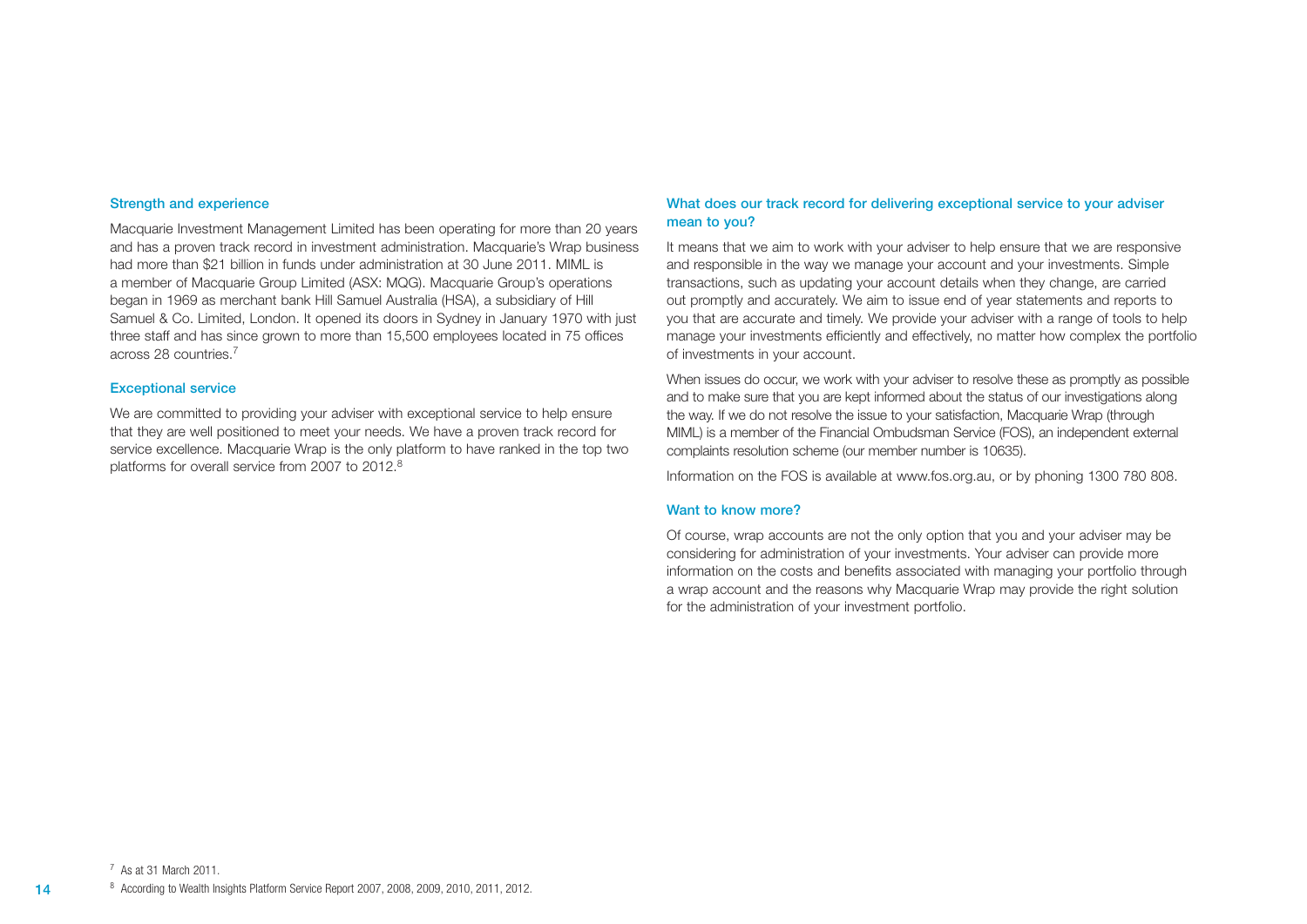# Common portfolio administration structures – discretionary (non super) savings

|                                                                                                                 | <b>Master Trusts</b>                                                                                                                           | <b>Wrap Accounts</b>                                                                                                                                                                | <b>Separately Managed Accounts (SMAs)</b>                                                                                            |
|-----------------------------------------------------------------------------------------------------------------|------------------------------------------------------------------------------------------------------------------------------------------------|-------------------------------------------------------------------------------------------------------------------------------------------------------------------------------------|--------------------------------------------------------------------------------------------------------------------------------------|
| Who owns what?                                                                                                  | You own units in the Master Trust. The<br>specific underlying investments are not<br>directly and individually attributable to<br>your account | You beneficially own the underlying investments                                                                                                                                     | You beneficially own the<br>underlying investments                                                                                   |
| Choice of investment options and<br>investment managers                                                         | Broad <sup>9</sup>                                                                                                                             | Broad <sup>9</sup>                                                                                                                                                                  | Narrow                                                                                                                               |
| Who determines what specific investments You and your adviser <sup>9</sup><br>can be included in the portfolio? |                                                                                                                                                | You and your adviser <sup>9</sup>                                                                                                                                                   | The SMA manager                                                                                                                      |
| Can shares be included in the portfolio?                                                                        | Generally no                                                                                                                                   | Generally yes                                                                                                                                                                       | Generally yes                                                                                                                        |
| Can I transfer my existing holdings in and<br>out without triggering capital gains tax?                         | Generally no (unless moving funds<br>across master trusts administered by the<br>same trustee)                                                 | Generally yes (provided that beneficial ownership<br>does not change and the specific investment<br>is included in the menu of investment choices<br>approved by the IDPS operator) | Generally yes (provided that beneficial<br>ownership does not change and the specific<br>investment is approved by the SMA operator) |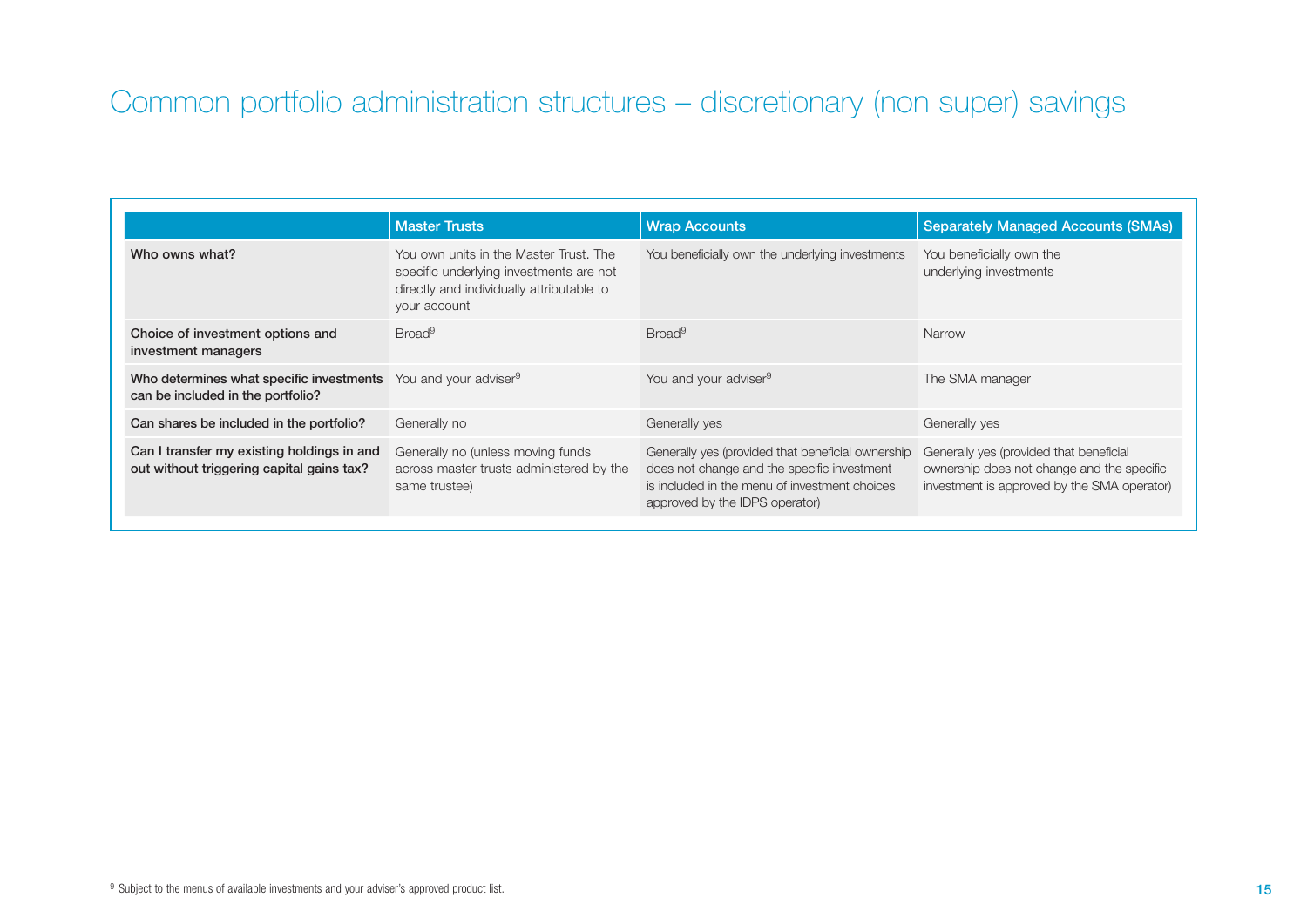## Appendix A: Financial Services Guide

Macquarie Investment Management Limited (ABN 66 002 867 003) AFS Licence no: 237492

Preparation date: 1 September 2011

The commencement date of the Macquarie Investment Management Limited AFS Licence is 1 March 2004.

#### About this document

This Financial Services Guide (FSG) is an important document in which we (Macquarie Investment Management Limited – referred to throughout this FSG as "Macquarie", "MIML" "we" or "us") outline:

- who we are and how we can be contacted
- what services and types of products we are authorised to provide to you
- how we (and any other relevant parties) are remunerated
- details of any potential conflicts of interest
- details of our internal and external dispute resolution procedures and how you can access them.

This FSG should assist you in deciding whether to use any of our products or services. If you choose to use any of our products and services you may also receive other documents, such as an offer document or Product Disclosure Statement (PDS) about those products or services, which you should read carefully.

A Product Disclosure Statement (PDS) is a document (or group of documents) that describes a financial product. A PDS (or other offer document) contains important information to assist you to make a decision about the product it describes.

You should receive and review the PDS (or other offer document) produced by us before you make an investment decision about our products and services.

#### About Macquarie Investment Management Limited

Macquarie Investment Management Limited (ABN 66 002 867 003) is part of the Macquarie Group of companies and is associated with other Macquarie entities.

Macquarie Investment Management Limited is a Responsible Entity for Managed Investment Schemes, the operator of the Macquarie Wrap Investor Directed Portfolio Service (IDPS) and Trustee for Macquarie Superannuation Plan RSE R1004496, Macquarie ADF Superannuation Fund RSE R1004502, Macquarie Diversified Private Equity Fund PST RSE1004526, Avenue Superannuation Plan RSE R1069020 and Definitive Superannuation Plan RSE R1072839.

#### Our financial products and services

Macquarie Investment Management Limited is authorised to offer a range of financial products and services. Specifically, we are authorised to:

- offer financial product advice and deal in a broad range of financial products, including:
	- **–** deposit and payment products
	- **–** derivatives
	- **–** foreign exchange contracts
	- **–** debentures, stocks or bonds issued or proposed to be issued by a government
	- **–** life products (including investment life insurance products and life risk insurance products)
	- **–** managed investment schemes, including investor directed portfolio services (IDPS)
	- **–** securities
	- **–** superannuation
	- **–** managed investment warrants
- operate registered managed investment schemes, which hold financial assets and derivatives
- provide custodial or depository services in relation to an investor directed portfolio service.

We can also assist you in relation to products and services offered by other financial institutions, including those offered by other members of Macquarie group.

You can usually give us instructions via your nominated representative (for example, your adviser), by telephone, mail, email, fax or via our website. There may be special instruction arrangements for some products and services, details of which will be explained in the relevant PDS or offer document.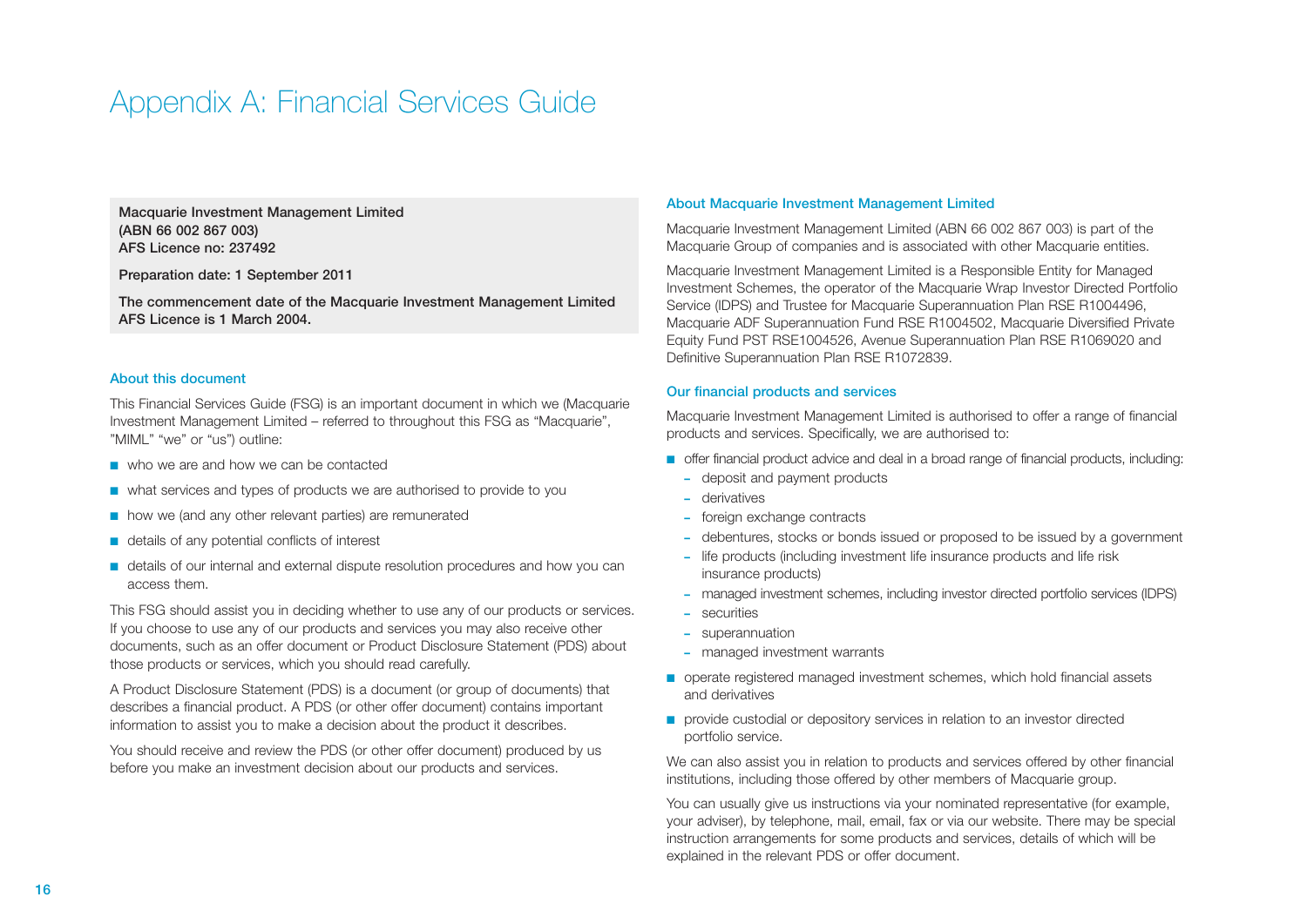#### How to contact us

You can contact us by:

- 1. speaking to your nominated representative (for example, your adviser)
- 2. calling our Client Contact Centre on 1800 806 310
- 3. visiting our website at www.macquarie.com.au/personal
- 4. writing to us at:

Macquarie Investment Management Limited GPO Box 2520 Sydney NSW 2001

#### How we are paid

If you invest in a product we provide or on which we have advised you, Macquarie will receive remuneration in relation to your investment in that product, which may be based on the value of your holdings. This remuneration may include upfront fees and management fees (which includes transaction, ongoing and if applicable any borrowing costs), brokerage or advisory fees. In some situations exit fees, account fees and transaction fees may apply. The remuneration we will receive for the products we offer will be set out in the PDS (or other offer document) for that particular product. Any financial product advice provided by us is free of charge.

When we advise you about products offered by another member of Macquarie Group and you acquire that product, then that member may receive remuneration. We may also receive commission.

You will be issued with a tax invoice for any services we provide.

We maintain a register that details any material alternative forms of remuneration that we pay to distributors of our products, or receive from providers of products that are available through us. The register is publicly available and you can obtain a copy by contacting our client contact centre.

#### How we pay people who refer business to us

If we pay a fee or commission in relation to a referral, we will make a separate disclosure to you.

#### How we pay people who offer our products and services

You may receive advice in relation to the products and services we offer from financial advisers who do not work for MIML. These advisers may receive commission from us. The adviser's remuneration is included in the fees you pay when investing in our products.

Your adviser is also required to tell you about remuneration and commissions they receive from us in the Statement of Advice (SoA) they must give to you when providing personal advice.

#### Your privacy

At Macquarie, the privacy of your personal information is important to us. Any personal information we collect will be handled in accordance with our Privacy Policy. Our Privacy Policy details how we comply with the requirements of the Privacy Act in the handling of your personal information. A copy of that policy can be obtained by visiting our website at macquarie.com.au. Alternatively, please contact us if you would prefer to receive a copy by mail.

#### Compensation arrangements

MIML holds a Professional Indemnity Insurance Policy, which satisfies the requirements for compensation arrangements under section 912B of the Corporations Act.

Subject to its Terms and Conditions, the Policy provides cover for civil liability resulting from third party claims concerning the professional services provided by MIML and its employees and representatives.

This policy covers professional services provided by employees and representatives of MIML while they are in our employ, even where that employee or representative has subsequently left our employ.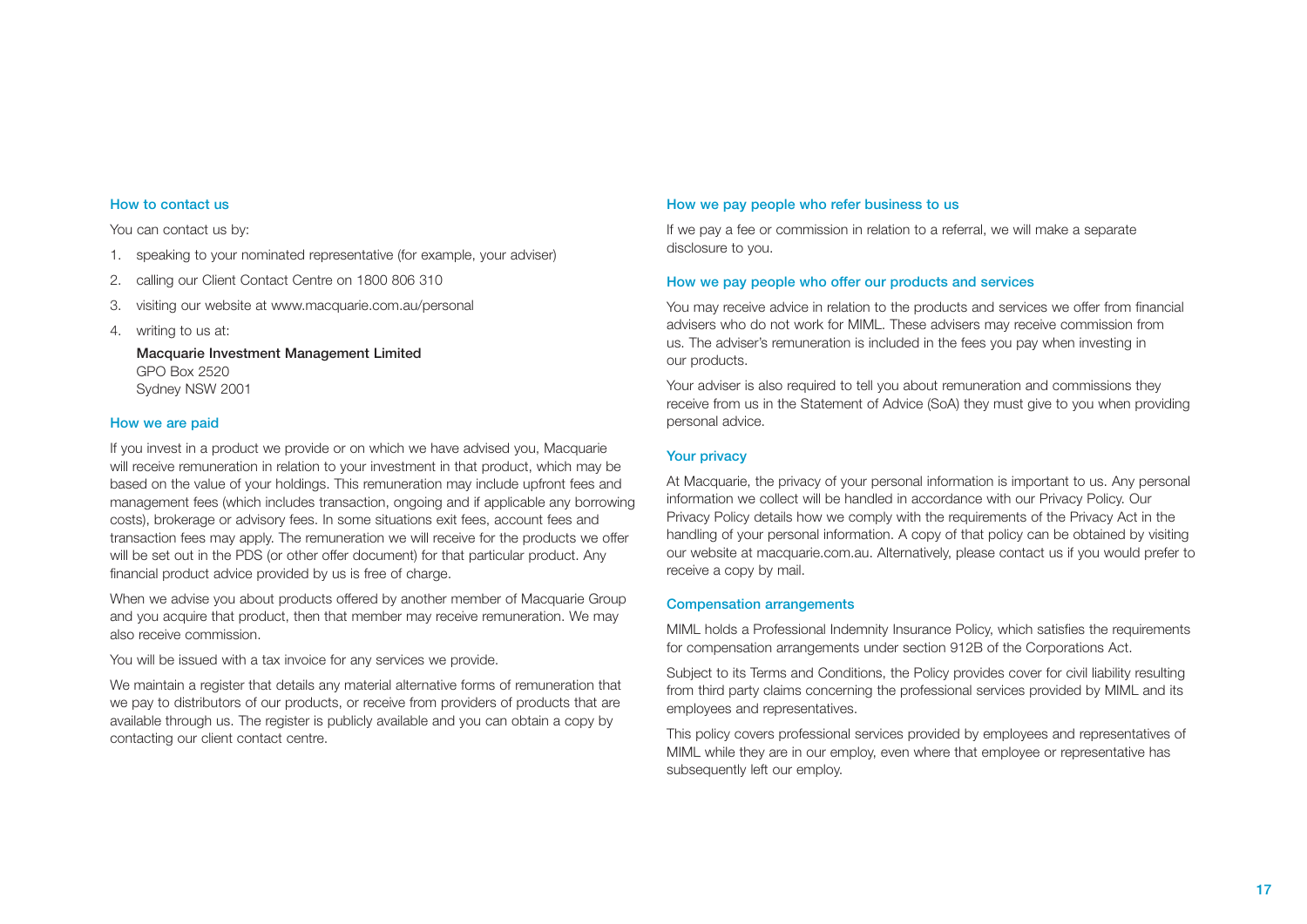#### How we handle complaints

Everyone at Macquarie is committed to providing our clients with the highest standard of products and services available. If you're unhappy with our products or our service, we would like you to tell us about it and let us know how you think we can fix it.

If you have a complaint about the service provided to you, you should:

- contact your nominated representative (for example, your adviser) or
- contact our Client Service Centre, on 1800 806 310; alternatively, if you prefer to submit a written complaint, please do so to:

#### The Complaints Manager

Macquarie Investment Management Limited GPO Box 2520 Sydney NSW 2001.

We will assess your complaint and advise you of the outcome, either by telephone or in writing.

 MIML is a member of the Financial Ombudsman Service (FOS), an independent external dispute resolution scheme. If you are not satisfied with our handling of your complaint you can lodge a complaint with the Financial Ombudsman Service quoting membership number 10635:

#### Financial Ombudsman Service

GPO Box 3, Melbourne, Victoria, 3001



 $\vert \mathcal{L} \vert$ 

Tel: 1 300 78 08 08

Fax: (03) 9613 6399



If your complaint relates to superannuation and if you are not satisfied with our response after 90 days, you may wish to refer the matter to the Superannuation Complaints Tribunal (SCT), an independent body set up by the Federal Government to review trustee decisions relating to individual members.

Please see www.stc.gov.au for more information regarding the SCT and the types of complaints that it is able to accept.

You can contact the tribunal by telephoning 1300 884 114.